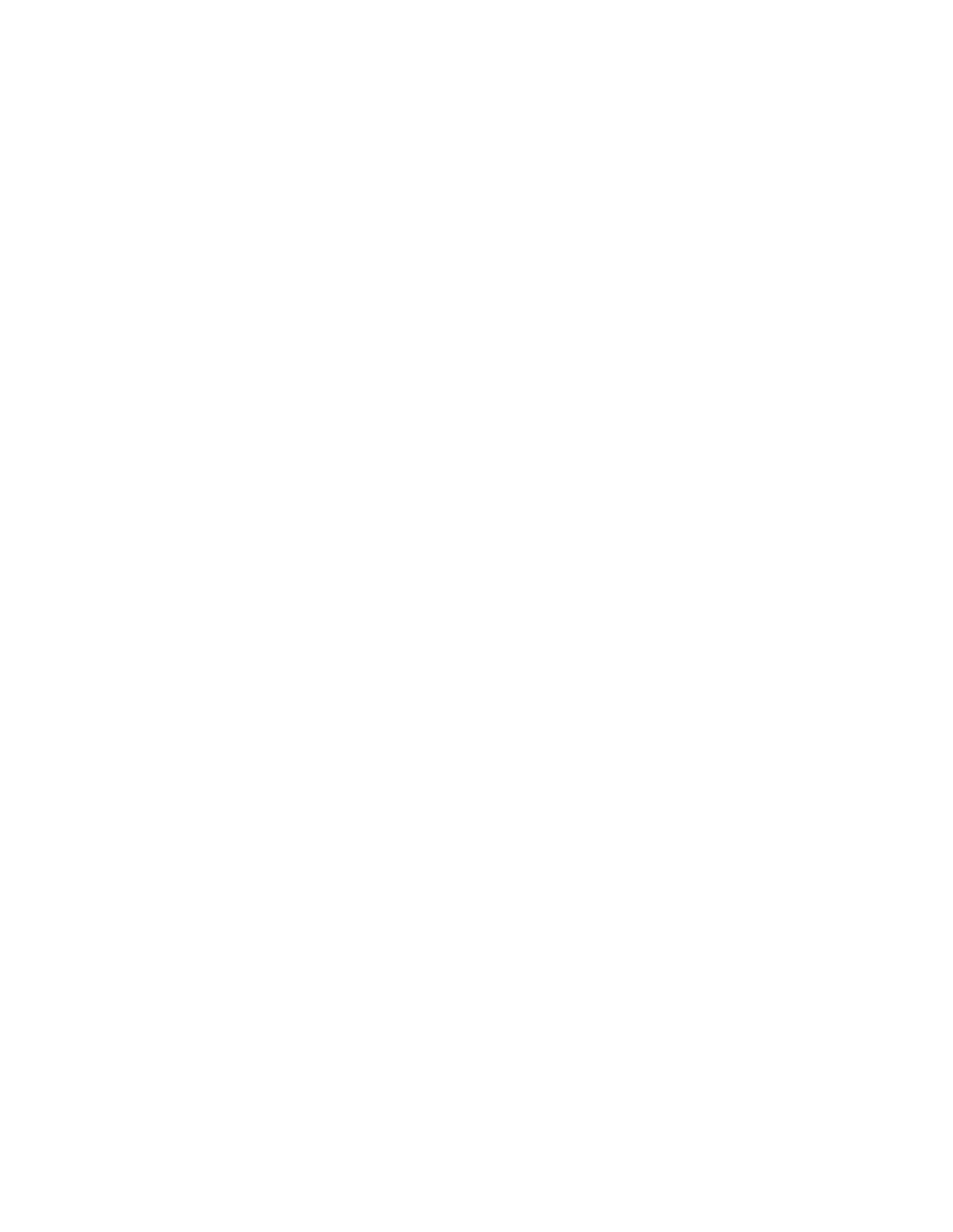**Appendix B: State Imperiled Plant Species of the Bluestone National Scenic River, New River Gorge National River, and the Gauley River National Recreation Area**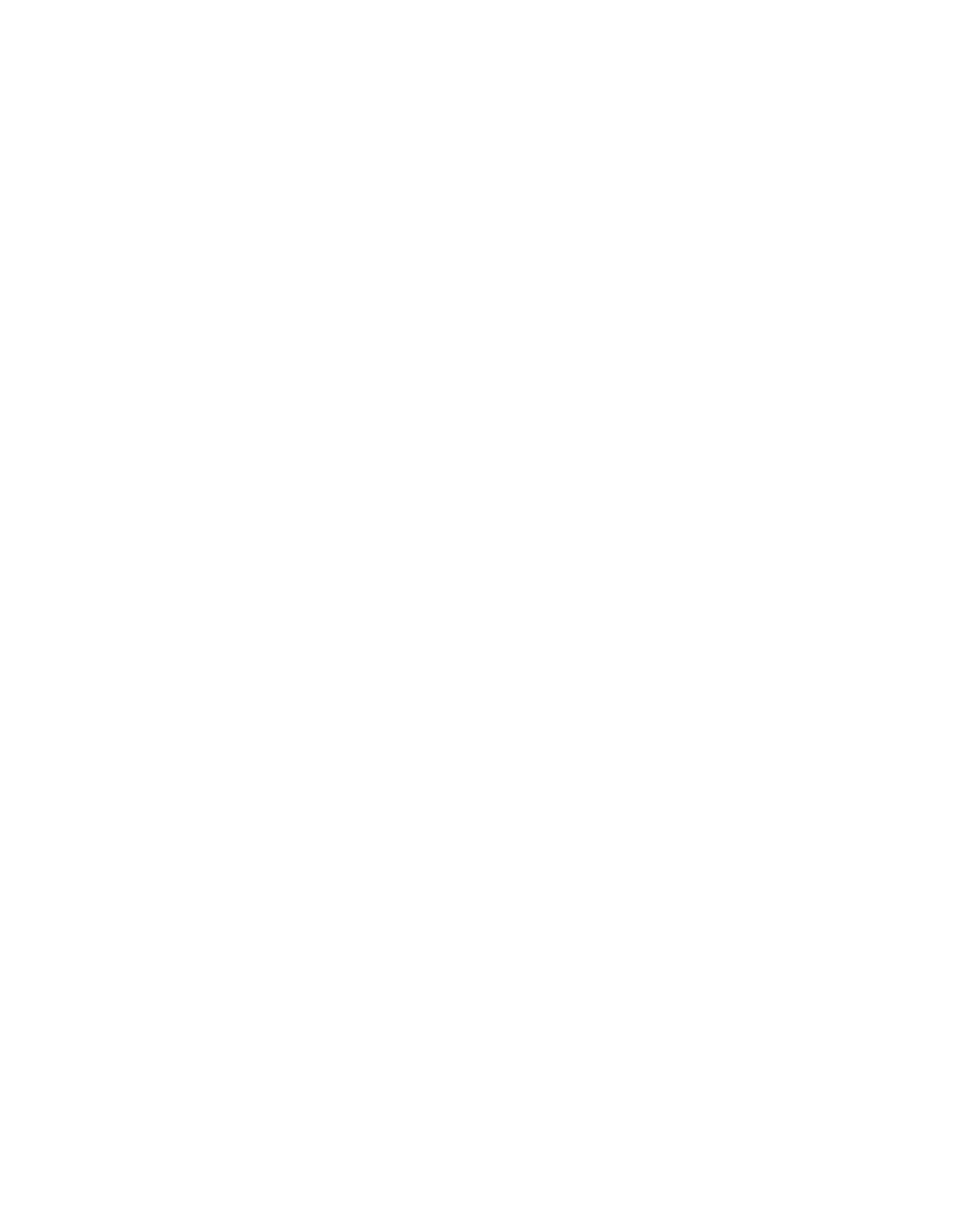Legend:

### **State Ranks**

State ranks are assigned by the West Virginia Natural Heritage Program and refer to the conservation status within West Virginia.

## *Rank Definition*

- S1: Five or fewer documented occurrences, or very few remaining individuals within the state. Extremely rare and critically imperiled; or because of some factor(s) making it especially vulnerable to extirpation.
- S2: Six to 20 documented occurrences, or few remaining individuals within the state. Very rare and imperiled; or because of some factor(s) making it vulnerable to extirpation.
- S3: Twenty-one to 100 documented occurrences. May be somewhat vulnerable to extirpation.
- S4: Common and apparently secure with more than 100 occurrences.
- S5: Very common and demonstrably secure.
- SH: Historical. Species which have not been relocated within the last 20 years. May be rediscovered.
- B: Breeding population
- N: Non breeding population

# **Global Ranks**

Global ranks are assigned by NatureServe and refer to the conservation status across the global range of the element.

## *Rank Definition*

- G1: Critically Imperiled At very high risk of extinction due to extreme rarity (often 5 or fewer populations), very steep declines, or other factors.
- G2: Imperiled At high risk of extinction due to very restricted range, very few populations (often 20 or fewer), steep declines, or other factors.
- G3: Vulnerable At moderate risk of extinction due to a restricted range, relatively few populations (often 80 or fewer), recent and widespread declines, or other factors.
- G4: Apparently Secure Uncommon but not rare; some cause for long-term concern due to declines or other factors.
- G5: Secure Common; widespread and abundant.
- GNR: Not ranked

## **Rank Qualifiers**

- ?: Denotes inexact numeric rank
- Q: Taxonomic distinctiveness of this entity at the current level is questionable; resolution of this uncertainty may result in change from a species to a subspecies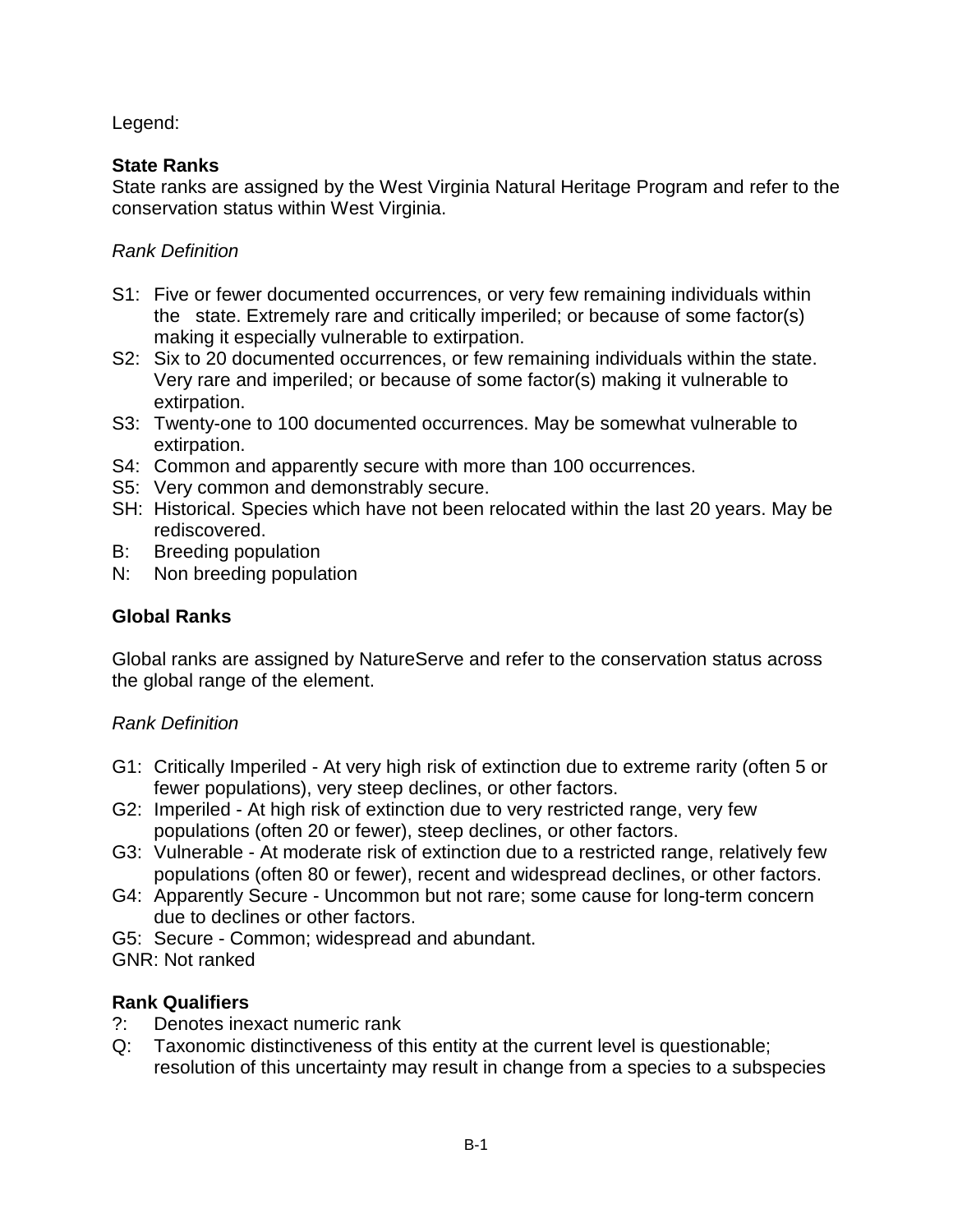or hybrid, or the inclusion of this taxon in another taxon, with the resulting taxon having a lower-priority conservation priority.

#### **Infraspecific Taxon Conservation Status Ranks**

T#: The status of infraspecific taxa (subspecies or varieties) are indicated by a "T-rank" following the species' global rank. Rules for assigning T-ranks follow the same principles outlined above for global conservation status ranks. For example, the global rank of a critically imperiled subspecies of an otherwise widespread and common species would be G5T1. A T-rank cannot imply the subspecies or variety is more abundant than the species as a whole-for example, a G1T2 cannot occur. A vertebrate animal population, such as those listed as distinct population segments under under the U.S. Endangered Species Act, may be considered an infraspecific taxon and assigned a T-rank; in such cases a Q is used after the Trank to denote the taxon's informal taxonomic status.

#### **Park Occurrences:**

- B: Bluestone National Scenic River
- NR: New River Gorge National River
- GR: Gauley River National Recreation Area

#### **Sources:**

- New England Wild Flower Society. 2016. GoBotany Database [\(https://gobotany.newenglandwild.org/\)](https://gobotany.newenglandwild.org/). c/o New England Wild Flower Society, Framingham, MA.
- Virginia Botanical Associates. 2016. Digital Atlas of the Virginia Flora (http://www.vaplantatlas.org). c/o Virginia Botanical Associates, Blacksburg, VA.

USFWS. 2014. Final Planning Aid Letter, Bluestone Dam Safety Project.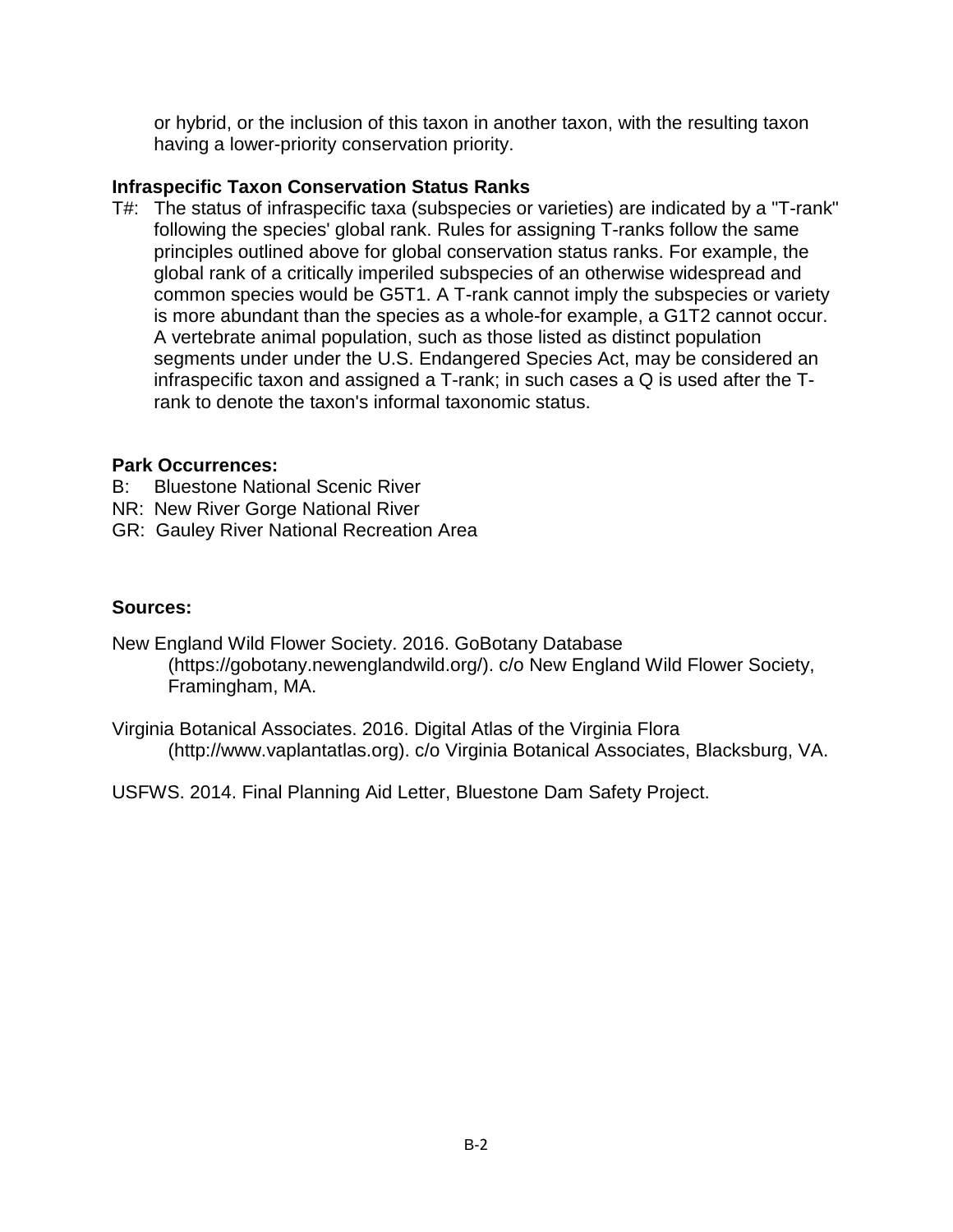|                          | <b>Scientific</b>           | <b>State</b>             | Global           | <b>Park</b>            |                                    |
|--------------------------|-----------------------------|--------------------------|------------------|------------------------|------------------------------------|
| <b>Common Name</b>       | <b>Name</b>                 | Rank                     | Rank             | <b>Occurrences</b>     | <b>Primary Habitat</b>             |
| climbing fumitory/       | Adlumia                     | S2?                      | G4               | NR, GR                 | wooded or rocky                    |
| allegheny vine           | fungosa                     |                          |                  |                        | slopes                             |
| smallfruit agrimony      | Agrimonia                   | S <sub>1</sub>           | G <sub>5</sub>   | B                      | shallow wooded                     |
|                          | microcarpa                  |                          |                  |                        | ravines                            |
| Lillydale onion          | <b>Allium</b>               | S <sub>2</sub>           | G <sub>2</sub> Q | B                      | Rocky woods and                    |
|                          | oxyphilum                   |                          |                  |                        | outcrops                           |
| bushy bluestem           | Andropogon                  | $\overline{\mathsf{S2}}$ | G5T5             | $\overline{\text{GR}}$ | riverbanks,                        |
|                          | glomeratus                  |                          |                  |                        | wetland edges,                     |
|                          | var.                        |                          |                  |                        | woodlands                          |
|                          | glomeratus                  |                          |                  |                        |                                    |
| Canadian anemone         | Anemone                     | S <sub>1</sub>           | G <sub>5</sub>   | B                      | floodplain                         |
|                          | canadensis                  |                          |                  |                        | openings                           |
| dwarf                    | Anemone                     | S <sub>2</sub>           | G5T3             | NR, B                  | woodland borders                   |
| anemone/nightcaps        | quinquefolia                |                          |                  |                        |                                    |
|                          | var. minima                 |                          |                  |                        |                                    |
| hairy rock-cress         | <b>Arabis</b>               | S <sub>2</sub>           | G <sub>5</sub>   | <b>NR</b>              | dry forests, bluffs                |
|                          | hirsuta var.                |                          |                  |                        |                                    |
|                          | pycnocarpa<br><b>Arabis</b> | S <sub>2</sub>           | G <sub>3</sub>   | <b>NR</b>              |                                    |
| spreading rock-<br>cress | patens                      |                          |                  |                        | shaded outcrops<br>and floodplains |
| purple                   | Aristida                    | S <sub>1</sub>           | G <sub>5</sub>   | <b>NR</b>              | flat rocks/old fields              |
| needlegrass/             | purpurascens                |                          |                  |                        |                                    |
| arrowfeather             | var.                        |                          |                  |                        |                                    |
| threeawn                 | purpurascens                |                          |                  |                        |                                    |
| blue wild indigo/        | <b>Baptisia</b>             | S <sub>3</sub>           | G5TNR            | GR, B, NR              | floodplain                         |
| wild false indigo        | australis var.              |                          |                  |                        | openings                           |
|                          | australis                   |                          |                  |                        |                                    |
| American barberry        | <b>Berberis</b>             | $\overline{S1}$          | $\overline{G3}$  | B                      | barrens and                        |
|                          | canadensis                  |                          |                  |                        | clearings                          |
| grass pink               | Calopogon                   | S <sub>1</sub>           | G <sub>5</sub>   | <b>NR</b>              | bogs and seeps                     |
|                          | tuberosus                   |                          |                  |                        |                                    |
|                          | var.                        |                          |                  |                        |                                    |
|                          | tuberosus                   |                          |                  |                        |                                    |
| eastern sweetshrub       | Calycanthus                 | <b>SH</b>                | G5T <sub>5</sub> | B                      | mesic slope                        |
|                          | floridus var.               |                          |                  |                        | forests                            |
|                          | glaucus                     |                          |                  |                        |                                    |
| bitter cress             | Cardamine                   | <b>S1S2</b>              | G <sub>3</sub>   | <b>NR</b>              | floodplain forests                 |
|                          | flagellifera                |                          |                  |                        |                                    |
| <b>Blue Ridge</b>        | Cardamine                   | S <sub>2</sub>           | G <sub>3</sub>   | B                      | rocky forests,                     |
| bittercress              | flagellifera                |                          |                  |                        | streambanks                        |
|                          | var.                        |                          |                  |                        |                                    |
|                          | flagellifera                |                          |                  |                        |                                    |
| summer sedge             | Carex                       | S <sub>2</sub>           | G4               | GR, NR                 | sandstone cliffs                   |
|                          | aestivalis                  |                          |                  |                        |                                    |
| glomerate sedge          | Carex                       | S <sub>2</sub>           | G <sub>5</sub>   | B                      | mesic to dry                       |
|                          | aggregata                   |                          |                  |                        | forests; distrubed<br>floodplains  |
|                          |                             |                          |                  |                        |                                    |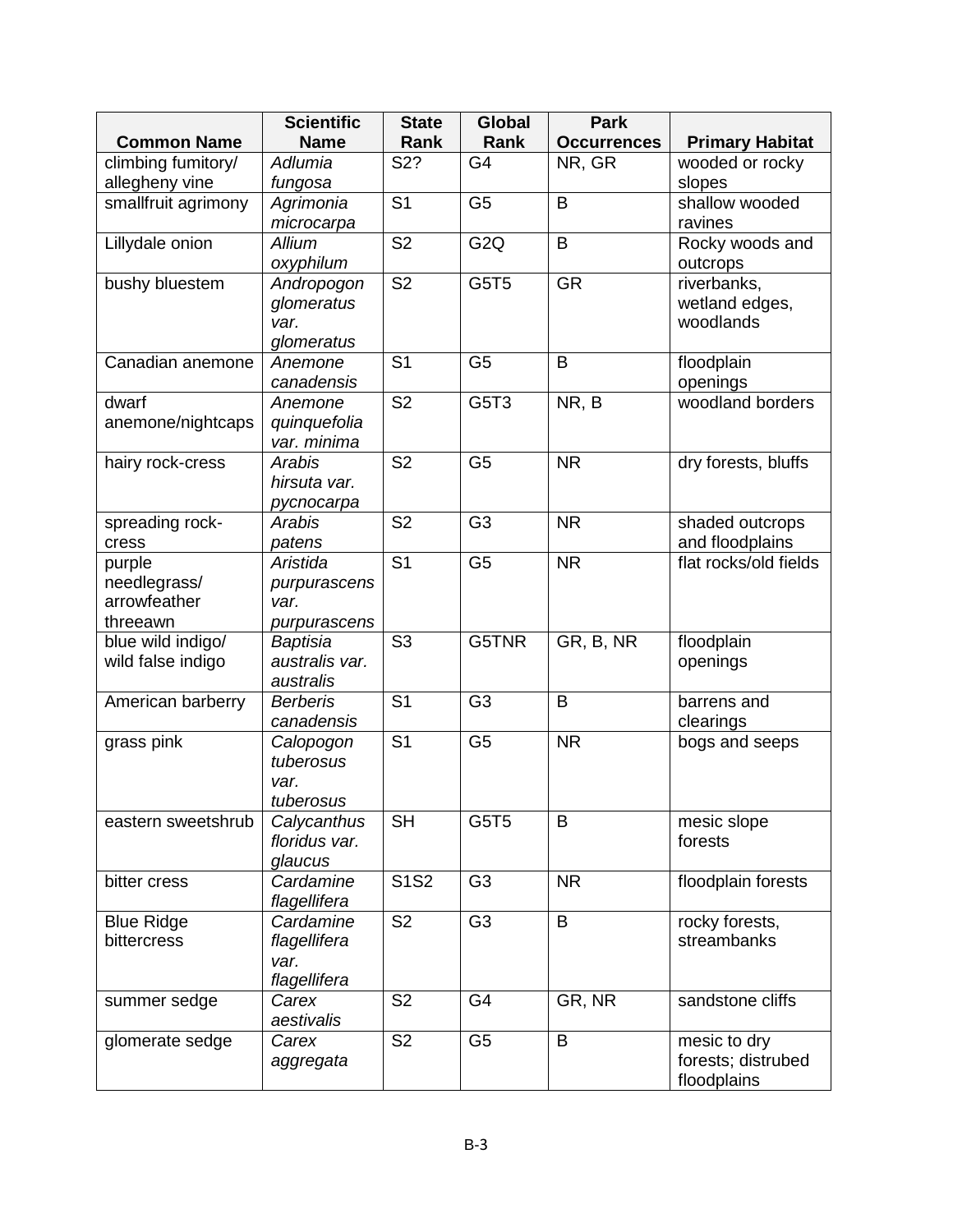| <b>Common</b>      |                        |                          | <b>Global</b>   | <b>Park</b>              | <b>Primary</b>              |
|--------------------|------------------------|--------------------------|-----------------|--------------------------|-----------------------------|
| <b>Name</b>        | <b>Scientific Name</b> | <b>State Rank</b>        | Rank            | <b>Occurrences</b>       | <b>Habitat</b>              |
| Appalachian        | Carex                  | S <sub>2</sub>           | G4              | <b>NR</b>                | shaded rock                 |
| sedge              | appalachia             |                          |                 |                          | outcrops                    |
| brome-like         | Carex                  | S <sub>3</sub>           | G5T5            | <b>GR</b>                | floodplain                  |
| sedge              | bromoides ssp.         |                          |                 |                          | forests                     |
|                    | bromoides              |                          |                 |                          |                             |
| Carey's            | Carex careyana         | S <sub>1</sub>           | G <sub>4</sub>  | <b>NR</b>                | floodplain                  |
| sedge              |                        |                          |                 |                          | forests                     |
| bearded            | Carex comosa           | S <sub>2</sub>           | G <sub>5</sub>  | <b>NR</b>                | marsh, wet                  |
| sedge              |                        |                          |                 |                          | meadow                      |
| Cumberland's       | Carex                  | $\overline{S1}$          | <b>GNR</b>      | NR, B, GR                | floodplain                  |
| sedge              | cumberlandensis        |                          |                 |                          | forests                     |
| Emory's            | Carex emoryi           | S <sub>2</sub>           | G <sub>5</sub>  | B, NR, GR                | riverbanks                  |
| sedge<br>pubescent | Carex hirtifolia       | S <sub>2</sub>           | G <sub>5</sub>  | B                        | floodplain                  |
| sedge              |                        |                          |                 |                          | forests                     |
| inland sedge       | Carex interior         | $\overline{S1}$          | $\overline{G5}$ | $\overline{\mathsf{NR}}$ | seeps, wet                  |
|                    |                        |                          |                 |                          | meadows                     |
| spreading          | Carex laxiculmis       | $\overline{S1}$          | G5T3T5          | <b>NR</b>                | flooodplain                 |
| sedge              | var. copulata          |                          |                 |                          | forests                     |
| midland            | Carex                  | S <sub>2</sub>           | G4G5            | <b>NR</b>                | upland                      |
| sedge              | mesochorea             |                          |                 |                          | forests and                 |
|                    |                        |                          |                 |                          | clearings                   |
| troublesome        | Carex molesta          | $\overline{\mathsf{S}3}$ | G <sub>4</sub>  | B, NR, GR                | floodplain                  |
| sedge              |                        |                          |                 |                          | openings                    |
| black-edge         | Carex                  | S <sub>3</sub>           | G <sub>5</sub>  | <b>NR</b>                | woodland                    |
| sedge              | nigromarginata         |                          |                 |                          | edges                       |
| greater straw      | Carex normalis         | $\overline{\mathsf{S}3}$ | $\overline{G5}$ | B                        | floodplain                  |
| sedge              |                        |                          |                 |                          | forests                     |
| wesk stellate      | Carex seorsa           | $\overline{S1}$          | G <sub>4</sub>  | NR, GR                   | wet flatwoods               |
| sedge              |                        |                          |                 |                          |                             |
| bent sedge         | Carex styloflexa       | S <sub>1</sub>           | G4G5            | <b>NR</b>                | streambanks,                |
|                    |                        |                          |                 |                          | floodplain                  |
|                    |                        |                          |                 |                          | forests                     |
| praire straw       | Carex suberecta        | S <sub>1</sub>           | G4              | <b>NR</b>                | flat rock                   |
| sedge              |                        |                          |                 |                          | pools                       |
| quill sedge        | Carex tenera           | S <sub>1</sub>           | G <sub>5</sub>  | B                        | forests,                    |
|                    |                        |                          |                 |                          | meadows                     |
| shaved             | Carex tonsa var.       | <b>S2S3</b>              | G <sub>5</sub>  | <b>NR</b>                | dry forests                 |
| sedge              | rugosperma             |                          |                 |                          | and clearings               |
| cattail sedge      | Carex typhina          | S <sub>2</sub>           | G <sub>5</sub>  | B, NR                    | wet ditches/<br>floodplains |
| pretty sedge       | Carex woodii           | S <sub>2</sub>           | G4              | B, NR                    | middle to                   |
|                    |                        |                          |                 |                          | high                        |
|                    |                        |                          |                 |                          | elevation                   |
|                    |                        |                          |                 |                          |                             |
|                    |                        |                          |                 |                          | forests                     |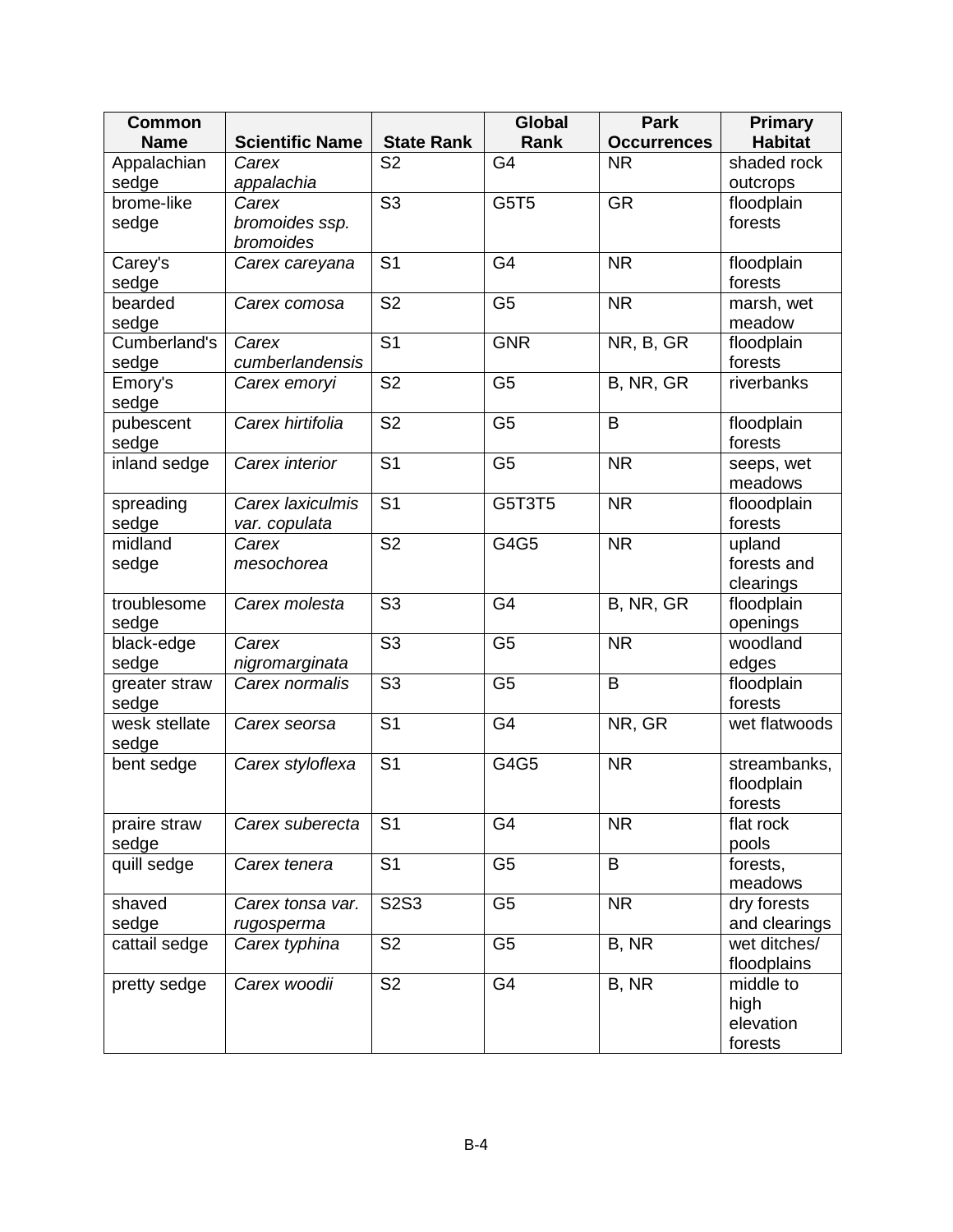|                              |                             | <b>State</b>             | <b>Global</b>  | <b>Park</b>        | <b>Primary</b>         |
|------------------------------|-----------------------------|--------------------------|----------------|--------------------|------------------------|
| <b>Common Name</b>           | <b>Scientific Name</b>      | Rank                     | Rank           | <b>Occurrences</b> | <b>Habitat</b>         |
| slender day-flower           | Commelina                   | S <sub>2</sub>           | G <sub>5</sub> | <b>NR</b>          | flat rocks             |
|                              | erecta var.                 |                          |                |                    |                        |
|                              | angustifolia                |                          |                |                    |                        |
| spring coralroot             | Corallorhiza                | S <sub>1</sub>           | G <sub>5</sub> | <b>NR</b>          | dry, rocky             |
| star tickseed                | wisteriana                  | S <sub>2</sub>           | G5?T3T5        | <b>NR</b>          | forest                 |
|                              | Coreopsis<br>pubescens var. |                          |                |                    | floodplain<br>openings |
|                              | robusta                     |                          |                |                    |                        |
| northern croton              | Croton                      | $\overline{\text{S3}}$   | G5T5           | <b>NR</b>          | fields,                |
|                              | glandulosus var.            |                          |                |                    | roadsides              |
|                              | septentrionalis             |                          |                |                    |                        |
| pretty dodder                | Cuscuta                     | S <sub>1</sub>           | G5T5           | <b>NR</b>          | flat rocks             |
|                              | indecora var.               |                          |                |                    |                        |
|                              | neuropetala                 |                          |                |                    |                        |
| Fraser's                     | Cymophyllus                 | S <sub>3</sub>           | G <sub>4</sub> | GR, NR             | cove forests           |
| cymophyllus/sedge            | fraserianus                 |                          |                |                    |                        |
| reflexed flatsedge           | Cyperus                     | $\overline{\mathsf{S}3}$ | G <sub>5</sub> | <b>NR</b>          | dry floodplain         |
|                              | refractus                   | S <sub>3</sub>           | G <sub>5</sub> | <b>NR</b>          | woods<br>reservoir     |
| awned cyperus                | Cyperus                     |                          |                |                    | shores                 |
| downy danthonia              | squarrosus<br>Danthonia     | S <sub>1</sub>           | G5?            | GR, NR             | outcrops,              |
|                              | sericea                     |                          |                |                    | clearings,             |
|                              |                             |                          |                |                    | roadsides              |
| fewflower ticktrefoil        | Desmodium                   | $\overline{S1}$          | G <sub>5</sub> | GR, NR             | mesic woods            |
|                              | pauciflorum                 |                          |                |                    |                        |
| sand tick-trefoil            | Desmondium                  | S <sub>1</sub>           | G <sub>5</sub> | <b>NR</b>          | forest edges           |
|                              | lineatum                    |                          |                |                    |                        |
| hemlock rosette              | Dichanthelium               | S <sub>1</sub>           | G5T5           | GR, NR             | openings,              |
| grass/ American              | acuminatum                  |                          |                |                    | roadsides              |
| panic grass                  | ssp.                        |                          |                |                    |                        |
| slender crabgrass            | columbianum<br>Digitaria    | S <sub>1</sub>           | G <sub>5</sub> | <b>GR</b>          | dry clearings,         |
|                              | filiformis                  |                          |                |                    | outcrops               |
| flat-stemmed                 | Eleocharis                  | S <sub>2</sub>           | G4             | <b>NR</b>          | flat rocks             |
| spike-rush                   | compressa                   |                          |                |                    |                        |
| matted spike-rush            | Eleocharis                  | S <sub>1</sub>           | G <sub>5</sub> | <b>NR</b>          | flat rocks             |
|                              | intermedia                  |                          |                |                    |                        |
| common                       | Eleocharis                  | $\overline{\text{S3}}$   | G <sub>5</sub> | <b>B/NR</b>        | rivershores            |
| spikerush/                   | palustris                   |                          |                |                    |                        |
| creeping spikerush           |                             |                          |                |                    |                        |
| yellow buckwheat             | Eriogonum                   | S <sub>2</sub>           | G4             | <b>NR</b>          | shale                  |
|                              | allenii                     |                          |                |                    | barrens                |
| Godfrey's                    | Eupatorium                  | <b>S2S3</b>              | G4             | GR, NR             | clearings,             |
| thoroughwort/                | godfreyanum                 |                          |                |                    | roadsides              |
| godfrey's boneset<br>vervain | Eupatorium                  | S <sub>2</sub>           | G <sub>5</sub> | <b>NR</b>          | wet                    |
| thoroughwort                 | pilosum                     |                          |                |                    | flatwoods,             |
|                              |                             |                          |                |                    | clearings              |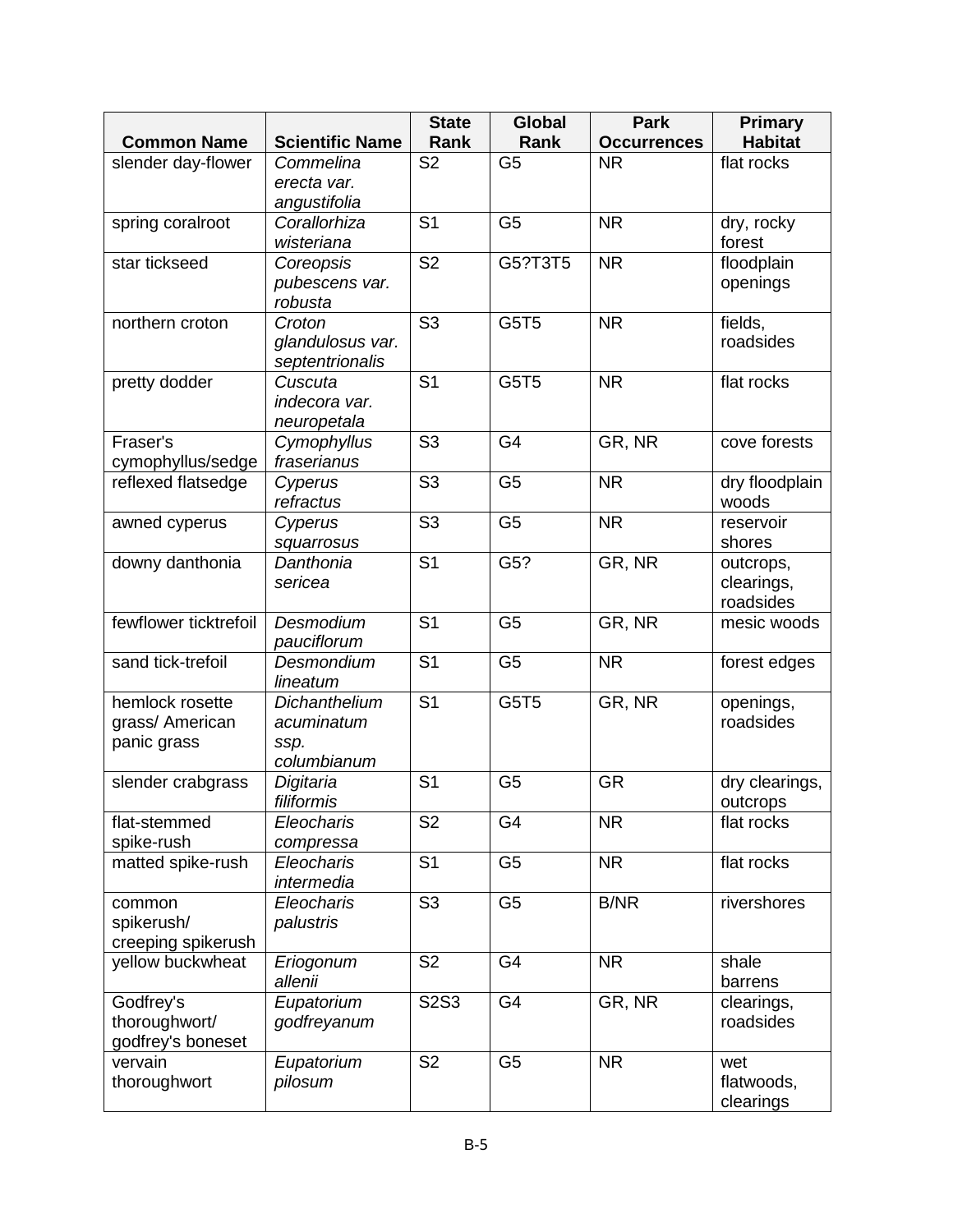| <b>Common Name</b>    | <b>Scientific Name</b>            | <b>State</b>             | <b>Global</b>   | <b>Park</b>            | Primary            |
|-----------------------|-----------------------------------|--------------------------|-----------------|------------------------|--------------------|
|                       |                                   | Rank                     | <b>Rank</b>     | <b>Occurrences</b>     | <b>Habitat</b>     |
| annual fimbry         | Fibristylis annua                 | S <sub>1</sub>           | G <sub>5</sub>  | <b>NR</b>              | flat rocks         |
| downy milkpea         | Galactia                          | $\overline{\mathsf{S2}}$ | $\overline{G5}$ | <b>NR</b>              | floodplain         |
|                       | volubilis                         |                          |                 |                        | openings           |
| Appalachian           | Gentiana                          | S <sub>1</sub>           | G <sub>3</sub>  | <b>NR</b>              | middle to          |
| gentian               | austromontana                     |                          |                 |                        | high               |
|                       |                                   |                          |                 |                        | elevation          |
| lesser rattlesnake    |                                   | <b>S1S2</b>              | G <sub>5</sub>  | B                      | forests<br>hemlock |
| plantain              | Goodyera<br>repens                |                          |                 |                        | forests            |
| false Indian          | Hasteola                          | $\overline{\mathsf{S}3}$ | $\overline{G3}$ | B                      | floodplain         |
| plaintain             | suaveolens                        |                          |                 |                        | forests            |
| <b>Bicknell's</b>     | Helianthemum                      | S <sub>1</sub>           | G <sub>5</sub>  | <b>GR</b>              | prairie            |
| forstweed             | bicknelii                         |                          |                 |                        |                    |
| Canada frostweed      | Helianthemum                      | S <sub>2</sub>           | G <sub>5</sub>  | <b>NR</b>              | open woods,        |
|                       | canadense                         |                          |                 |                        | clearings          |
| low frostweed         | Helianthemum                      | $\overline{S1}$          | $\overline{G4}$ | $\overline{\text{GR}}$ | meadows,           |
|                       | propinquum                        |                          |                 |                        | barrens            |
| smooth sunflower      | <b>Helianthus</b>                 | S <sub>2</sub>           | G <sub>4</sub>  | B, NR, GR              | open forests,      |
|                       | laevigatus                        |                          |                 |                        | clearings,         |
|                       |                                   |                          |                 |                        | roadsides          |
| fewleaf sunflower/    | <b>Helianthus</b>                 | S <sub>2</sub>           | G5T5            | GR, NR                 | floodplain         |
| McDowell<br>sunflower | occidentalis ssp.<br>occidentalis |                          |                 |                        | openings           |
| Rough alumroot        | Heuchera                          | $\overline{\text{S2}}$   | $\overline{G5}$ | B                      | rocky forests,     |
|                       | americana var.                    |                          |                 |                        | outcrops           |
|                       | hispida                           |                          |                 |                        |                    |
| halbred-leaved        | <b>Hibiscus laevis</b>            | S <sub>2</sub>           | G <sub>5</sub>  | <b>NR</b>              | muddy              |
| mallow                |                                   |                          |                 |                        | riverbank          |
| coppery St.           | Hypericum                         | S <sub>1</sub>           | G4?             | <b>NR</b>              | high flat          |
| John's-wort           | virgatum                          |                          |                 |                        | rocks              |
| butternut             | Juglans cinerea                   | S <sub>3</sub>           | G3G4            | B, GR                  | mesic woods        |
| forked rush           | <b>Juncus</b>                     | $\overline{S1}$          | G <sub>5</sub>  | B, NR                  | streamside         |
|                       | dichotomus                        |                          |                 |                        | bars               |
| narrowleaf            | Lechea                            | S <sub>1</sub>           | G <sub>5</sub>  | <b>GR</b>              | clearings,         |
| pinweed               | tenuifolia                        |                          |                 | B                      | roadsides          |
| valdivia duckweed     | Lemna<br>valdiviana               | S <sub>3</sub>           | G <sub>5</sub>  |                        | aquatic            |
| Northern blazing      | Liatris scariosa                  | S <sub>1</sub>           | G <sub>5</sub>  | <b>GR</b>              | barrens,           |
| star                  | var. nieuwlandii                  |                          |                 |                        | outcrops,          |
|                       |                                   |                          |                 |                        | roadsides          |
| Appalachian           | Liatris                           | S <sub>1</sub>           | G4G5            | <b>GR</b>              | prairie            |
| blazing star          | squarrulosa                       |                          |                 |                        |                    |
| Turgid gay-feather    | Liatristurgida                    | S <sub>2</sub>           | G <sub>3</sub>  | <b>GR</b>              | cliffs             |
| American fly          | Lonicera                          | $\overline{\mathsf{S2}}$ | G <sub>5</sub>  | B                      | middle to          |
| honeysuckle           | canadensis                        |                          |                 |                        | high               |
|                       |                                   |                          |                 |                        | elevation          |
|                       |                                   |                          |                 |                        | forests            |
|                       |                                   |                          |                 |                        |                    |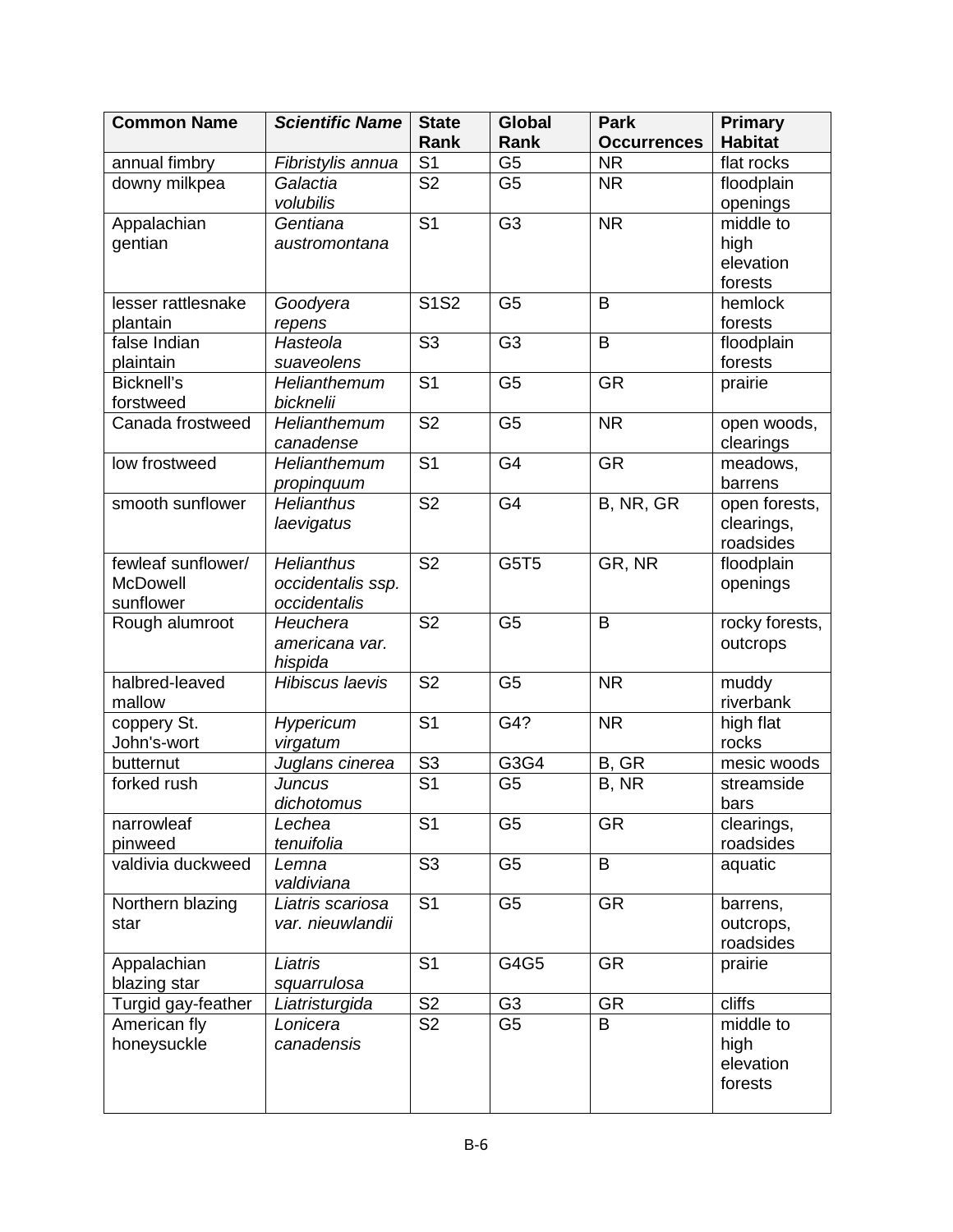| Rank<br><b>Habitat</b><br><b>Scientific Name</b><br><b>Rank</b><br><b>Common Name</b><br><b>Occurences</b><br>$\overline{\mathsf{S}3}$<br>G <sub>4</sub><br>American climbing<br>upland and<br>Lygodium<br><b>GR</b><br>floodplain<br>palmatum<br>fern<br>forests<br><b>SH</b><br>G <sub>4</sub><br>B<br>Lysimachia<br>upland<br>southern yellow<br>loosestrife<br>forests<br>tonsa<br>S <sub>2</sub><br>Lythrum alatum<br>G5T5<br><b>NR</b><br>winged-loosestrife<br>riverside<br>var. alatum<br>prairies,<br>flood-<br>scoured bars<br>$\overline{\mathsf{S2}}$<br>G <sub>5</sub><br>starflower false<br><b>NR</b><br>Maianthemum<br>riverside<br>Solomon's-seal<br>stellatum<br>bars,<br>floodplain<br>forests<br>S <sub>2</sub><br>G <sub>2</sub><br><b>GR</b><br>Marshallia<br>streambanks<br>Monongahela<br>Barbara's buttons<br>grandiflora<br>, gravel bars<br><b>NR</b><br>two-flower melic<br>Melica mutica<br>S <sub>2</sub><br>G <sub>5</sub><br>mesic<br>floodplain<br>grass<br>$\overline{S1}$<br>G5T1<br>$B, \overline{GR}$<br>wild bergamot<br>Monarda<br>open shale<br>banks<br>fistulosa ssp.<br>brevis<br>S <sub>2</sub><br>B, GR, NR<br>G <sub>5</sub><br>largeseed forget-<br>floodplain<br><b>Myosotis</b><br>forests<br>me-not<br>macrosperma<br><b>NR</b><br>slender water<br>S <sub>2</sub><br>G5?<br>Najas gracillima<br>aquatic<br>nymph<br>$\overline{\mathsf{S2}}$<br>evening-primrose<br>Oenothera<br>G5T5?<br><b>NR</b><br>distrubed<br>pilosella<br>landscape<br>Packera<br>S <sub>2</sub><br><b>GR</b><br>G <sub>5</sub><br>balsam groundsel<br>barrens,<br>riverside<br>paupercula<br>prairies<br><b>NR</b><br>S <sub>1</sub><br>G <sub>5</sub><br>red pine<br>Pinus resinosa<br>barrens,<br>riverside<br>prairies<br>S <sub>1</sub><br>G <sub>5</sub><br><b>NR</b><br>blackseed<br>Piptochaetium<br>flat rocks<br>needlegrass<br>avenaceum<br>yellow fringed<br>S <sub>3</sub><br>G <sub>5</sub><br><b>NR</b><br>Platanthera<br>boggy<br>orchid<br>ciliaris<br>flatwoods,<br>roadsides<br>S <sub>1</sub><br><b>NR</b><br>G <sub>5</sub><br>small purple-fringe<br>Platanthera<br>mesic high-<br>orchid<br>elevation<br>psycodes<br>forests, wet<br>meadows<br>S <sub>1</sub><br><b>NR</b><br>G <sub>5</sub><br>drooping<br>Poa saltuensis<br>roaky<br>woodlands,<br>bluegrass<br>barrens<br>S <sub>2</sub><br>G <sub>5</sub><br><b>NR</b><br>Pogonia<br>rose pogonia<br>bogs, boggy<br>ophioglossoides<br>clearings<br>Curtiss' milkwort<br>S <sub>2</sub><br>G <sub>5</sub><br>GR, NR<br>Polygala curtissii<br>clearings and |  | <b>State</b> | Global | <b>Park</b> | <b>Primary</b> |
|------------------------------------------------------------------------------------------------------------------------------------------------------------------------------------------------------------------------------------------------------------------------------------------------------------------------------------------------------------------------------------------------------------------------------------------------------------------------------------------------------------------------------------------------------------------------------------------------------------------------------------------------------------------------------------------------------------------------------------------------------------------------------------------------------------------------------------------------------------------------------------------------------------------------------------------------------------------------------------------------------------------------------------------------------------------------------------------------------------------------------------------------------------------------------------------------------------------------------------------------------------------------------------------------------------------------------------------------------------------------------------------------------------------------------------------------------------------------------------------------------------------------------------------------------------------------------------------------------------------------------------------------------------------------------------------------------------------------------------------------------------------------------------------------------------------------------------------------------------------------------------------------------------------------------------------------------------------------------------------------------------------------------------------------------------------------------------------------------------------------------------------------------------------------------------------------------------------------------------------------------------------------------------------------------------------------------------------------------------------------------------------------------------------------------------------------------------------------------------------------------------------------------------------------------------------|--|--------------|--------|-------------|----------------|
|                                                                                                                                                                                                                                                                                                                                                                                                                                                                                                                                                                                                                                                                                                                                                                                                                                                                                                                                                                                                                                                                                                                                                                                                                                                                                                                                                                                                                                                                                                                                                                                                                                                                                                                                                                                                                                                                                                                                                                                                                                                                                                                                                                                                                                                                                                                                                                                                                                                                                                                                                                  |  |              |        |             |                |
|                                                                                                                                                                                                                                                                                                                                                                                                                                                                                                                                                                                                                                                                                                                                                                                                                                                                                                                                                                                                                                                                                                                                                                                                                                                                                                                                                                                                                                                                                                                                                                                                                                                                                                                                                                                                                                                                                                                                                                                                                                                                                                                                                                                                                                                                                                                                                                                                                                                                                                                                                                  |  |              |        |             |                |
|                                                                                                                                                                                                                                                                                                                                                                                                                                                                                                                                                                                                                                                                                                                                                                                                                                                                                                                                                                                                                                                                                                                                                                                                                                                                                                                                                                                                                                                                                                                                                                                                                                                                                                                                                                                                                                                                                                                                                                                                                                                                                                                                                                                                                                                                                                                                                                                                                                                                                                                                                                  |  |              |        |             |                |
|                                                                                                                                                                                                                                                                                                                                                                                                                                                                                                                                                                                                                                                                                                                                                                                                                                                                                                                                                                                                                                                                                                                                                                                                                                                                                                                                                                                                                                                                                                                                                                                                                                                                                                                                                                                                                                                                                                                                                                                                                                                                                                                                                                                                                                                                                                                                                                                                                                                                                                                                                                  |  |              |        |             |                |
|                                                                                                                                                                                                                                                                                                                                                                                                                                                                                                                                                                                                                                                                                                                                                                                                                                                                                                                                                                                                                                                                                                                                                                                                                                                                                                                                                                                                                                                                                                                                                                                                                                                                                                                                                                                                                                                                                                                                                                                                                                                                                                                                                                                                                                                                                                                                                                                                                                                                                                                                                                  |  |              |        |             |                |
|                                                                                                                                                                                                                                                                                                                                                                                                                                                                                                                                                                                                                                                                                                                                                                                                                                                                                                                                                                                                                                                                                                                                                                                                                                                                                                                                                                                                                                                                                                                                                                                                                                                                                                                                                                                                                                                                                                                                                                                                                                                                                                                                                                                                                                                                                                                                                                                                                                                                                                                                                                  |  |              |        |             |                |
|                                                                                                                                                                                                                                                                                                                                                                                                                                                                                                                                                                                                                                                                                                                                                                                                                                                                                                                                                                                                                                                                                                                                                                                                                                                                                                                                                                                                                                                                                                                                                                                                                                                                                                                                                                                                                                                                                                                                                                                                                                                                                                                                                                                                                                                                                                                                                                                                                                                                                                                                                                  |  |              |        |             |                |
|                                                                                                                                                                                                                                                                                                                                                                                                                                                                                                                                                                                                                                                                                                                                                                                                                                                                                                                                                                                                                                                                                                                                                                                                                                                                                                                                                                                                                                                                                                                                                                                                                                                                                                                                                                                                                                                                                                                                                                                                                                                                                                                                                                                                                                                                                                                                                                                                                                                                                                                                                                  |  |              |        |             |                |
|                                                                                                                                                                                                                                                                                                                                                                                                                                                                                                                                                                                                                                                                                                                                                                                                                                                                                                                                                                                                                                                                                                                                                                                                                                                                                                                                                                                                                                                                                                                                                                                                                                                                                                                                                                                                                                                                                                                                                                                                                                                                                                                                                                                                                                                                                                                                                                                                                                                                                                                                                                  |  |              |        |             |                |
|                                                                                                                                                                                                                                                                                                                                                                                                                                                                                                                                                                                                                                                                                                                                                                                                                                                                                                                                                                                                                                                                                                                                                                                                                                                                                                                                                                                                                                                                                                                                                                                                                                                                                                                                                                                                                                                                                                                                                                                                                                                                                                                                                                                                                                                                                                                                                                                                                                                                                                                                                                  |  |              |        |             |                |
|                                                                                                                                                                                                                                                                                                                                                                                                                                                                                                                                                                                                                                                                                                                                                                                                                                                                                                                                                                                                                                                                                                                                                                                                                                                                                                                                                                                                                                                                                                                                                                                                                                                                                                                                                                                                                                                                                                                                                                                                                                                                                                                                                                                                                                                                                                                                                                                                                                                                                                                                                                  |  |              |        |             |                |
|                                                                                                                                                                                                                                                                                                                                                                                                                                                                                                                                                                                                                                                                                                                                                                                                                                                                                                                                                                                                                                                                                                                                                                                                                                                                                                                                                                                                                                                                                                                                                                                                                                                                                                                                                                                                                                                                                                                                                                                                                                                                                                                                                                                                                                                                                                                                                                                                                                                                                                                                                                  |  |              |        |             |                |
|                                                                                                                                                                                                                                                                                                                                                                                                                                                                                                                                                                                                                                                                                                                                                                                                                                                                                                                                                                                                                                                                                                                                                                                                                                                                                                                                                                                                                                                                                                                                                                                                                                                                                                                                                                                                                                                                                                                                                                                                                                                                                                                                                                                                                                                                                                                                                                                                                                                                                                                                                                  |  |              |        |             |                |
|                                                                                                                                                                                                                                                                                                                                                                                                                                                                                                                                                                                                                                                                                                                                                                                                                                                                                                                                                                                                                                                                                                                                                                                                                                                                                                                                                                                                                                                                                                                                                                                                                                                                                                                                                                                                                                                                                                                                                                                                                                                                                                                                                                                                                                                                                                                                                                                                                                                                                                                                                                  |  |              |        |             |                |
|                                                                                                                                                                                                                                                                                                                                                                                                                                                                                                                                                                                                                                                                                                                                                                                                                                                                                                                                                                                                                                                                                                                                                                                                                                                                                                                                                                                                                                                                                                                                                                                                                                                                                                                                                                                                                                                                                                                                                                                                                                                                                                                                                                                                                                                                                                                                                                                                                                                                                                                                                                  |  |              |        |             |                |
|                                                                                                                                                                                                                                                                                                                                                                                                                                                                                                                                                                                                                                                                                                                                                                                                                                                                                                                                                                                                                                                                                                                                                                                                                                                                                                                                                                                                                                                                                                                                                                                                                                                                                                                                                                                                                                                                                                                                                                                                                                                                                                                                                                                                                                                                                                                                                                                                                                                                                                                                                                  |  |              |        |             |                |
|                                                                                                                                                                                                                                                                                                                                                                                                                                                                                                                                                                                                                                                                                                                                                                                                                                                                                                                                                                                                                                                                                                                                                                                                                                                                                                                                                                                                                                                                                                                                                                                                                                                                                                                                                                                                                                                                                                                                                                                                                                                                                                                                                                                                                                                                                                                                                                                                                                                                                                                                                                  |  |              |        |             |                |
|                                                                                                                                                                                                                                                                                                                                                                                                                                                                                                                                                                                                                                                                                                                                                                                                                                                                                                                                                                                                                                                                                                                                                                                                                                                                                                                                                                                                                                                                                                                                                                                                                                                                                                                                                                                                                                                                                                                                                                                                                                                                                                                                                                                                                                                                                                                                                                                                                                                                                                                                                                  |  |              |        |             |                |
|                                                                                                                                                                                                                                                                                                                                                                                                                                                                                                                                                                                                                                                                                                                                                                                                                                                                                                                                                                                                                                                                                                                                                                                                                                                                                                                                                                                                                                                                                                                                                                                                                                                                                                                                                                                                                                                                                                                                                                                                                                                                                                                                                                                                                                                                                                                                                                                                                                                                                                                                                                  |  |              |        |             |                |
|                                                                                                                                                                                                                                                                                                                                                                                                                                                                                                                                                                                                                                                                                                                                                                                                                                                                                                                                                                                                                                                                                                                                                                                                                                                                                                                                                                                                                                                                                                                                                                                                                                                                                                                                                                                                                                                                                                                                                                                                                                                                                                                                                                                                                                                                                                                                                                                                                                                                                                                                                                  |  |              |        |             |                |
|                                                                                                                                                                                                                                                                                                                                                                                                                                                                                                                                                                                                                                                                                                                                                                                                                                                                                                                                                                                                                                                                                                                                                                                                                                                                                                                                                                                                                                                                                                                                                                                                                                                                                                                                                                                                                                                                                                                                                                                                                                                                                                                                                                                                                                                                                                                                                                                                                                                                                                                                                                  |  |              |        |             |                |
|                                                                                                                                                                                                                                                                                                                                                                                                                                                                                                                                                                                                                                                                                                                                                                                                                                                                                                                                                                                                                                                                                                                                                                                                                                                                                                                                                                                                                                                                                                                                                                                                                                                                                                                                                                                                                                                                                                                                                                                                                                                                                                                                                                                                                                                                                                                                                                                                                                                                                                                                                                  |  |              |        |             |                |
|                                                                                                                                                                                                                                                                                                                                                                                                                                                                                                                                                                                                                                                                                                                                                                                                                                                                                                                                                                                                                                                                                                                                                                                                                                                                                                                                                                                                                                                                                                                                                                                                                                                                                                                                                                                                                                                                                                                                                                                                                                                                                                                                                                                                                                                                                                                                                                                                                                                                                                                                                                  |  |              |        |             |                |
|                                                                                                                                                                                                                                                                                                                                                                                                                                                                                                                                                                                                                                                                                                                                                                                                                                                                                                                                                                                                                                                                                                                                                                                                                                                                                                                                                                                                                                                                                                                                                                                                                                                                                                                                                                                                                                                                                                                                                                                                                                                                                                                                                                                                                                                                                                                                                                                                                                                                                                                                                                  |  |              |        |             |                |
|                                                                                                                                                                                                                                                                                                                                                                                                                                                                                                                                                                                                                                                                                                                                                                                                                                                                                                                                                                                                                                                                                                                                                                                                                                                                                                                                                                                                                                                                                                                                                                                                                                                                                                                                                                                                                                                                                                                                                                                                                                                                                                                                                                                                                                                                                                                                                                                                                                                                                                                                                                  |  |              |        |             |                |
|                                                                                                                                                                                                                                                                                                                                                                                                                                                                                                                                                                                                                                                                                                                                                                                                                                                                                                                                                                                                                                                                                                                                                                                                                                                                                                                                                                                                                                                                                                                                                                                                                                                                                                                                                                                                                                                                                                                                                                                                                                                                                                                                                                                                                                                                                                                                                                                                                                                                                                                                                                  |  |              |        |             |                |
|                                                                                                                                                                                                                                                                                                                                                                                                                                                                                                                                                                                                                                                                                                                                                                                                                                                                                                                                                                                                                                                                                                                                                                                                                                                                                                                                                                                                                                                                                                                                                                                                                                                                                                                                                                                                                                                                                                                                                                                                                                                                                                                                                                                                                                                                                                                                                                                                                                                                                                                                                                  |  |              |        |             |                |
|                                                                                                                                                                                                                                                                                                                                                                                                                                                                                                                                                                                                                                                                                                                                                                                                                                                                                                                                                                                                                                                                                                                                                                                                                                                                                                                                                                                                                                                                                                                                                                                                                                                                                                                                                                                                                                                                                                                                                                                                                                                                                                                                                                                                                                                                                                                                                                                                                                                                                                                                                                  |  |              |        |             |                |
|                                                                                                                                                                                                                                                                                                                                                                                                                                                                                                                                                                                                                                                                                                                                                                                                                                                                                                                                                                                                                                                                                                                                                                                                                                                                                                                                                                                                                                                                                                                                                                                                                                                                                                                                                                                                                                                                                                                                                                                                                                                                                                                                                                                                                                                                                                                                                                                                                                                                                                                                                                  |  |              |        |             |                |
|                                                                                                                                                                                                                                                                                                                                                                                                                                                                                                                                                                                                                                                                                                                                                                                                                                                                                                                                                                                                                                                                                                                                                                                                                                                                                                                                                                                                                                                                                                                                                                                                                                                                                                                                                                                                                                                                                                                                                                                                                                                                                                                                                                                                                                                                                                                                                                                                                                                                                                                                                                  |  |              |        |             |                |
|                                                                                                                                                                                                                                                                                                                                                                                                                                                                                                                                                                                                                                                                                                                                                                                                                                                                                                                                                                                                                                                                                                                                                                                                                                                                                                                                                                                                                                                                                                                                                                                                                                                                                                                                                                                                                                                                                                                                                                                                                                                                                                                                                                                                                                                                                                                                                                                                                                                                                                                                                                  |  |              |        |             |                |
|                                                                                                                                                                                                                                                                                                                                                                                                                                                                                                                                                                                                                                                                                                                                                                                                                                                                                                                                                                                                                                                                                                                                                                                                                                                                                                                                                                                                                                                                                                                                                                                                                                                                                                                                                                                                                                                                                                                                                                                                                                                                                                                                                                                                                                                                                                                                                                                                                                                                                                                                                                  |  |              |        |             |                |
|                                                                                                                                                                                                                                                                                                                                                                                                                                                                                                                                                                                                                                                                                                                                                                                                                                                                                                                                                                                                                                                                                                                                                                                                                                                                                                                                                                                                                                                                                                                                                                                                                                                                                                                                                                                                                                                                                                                                                                                                                                                                                                                                                                                                                                                                                                                                                                                                                                                                                                                                                                  |  |              |        |             |                |
|                                                                                                                                                                                                                                                                                                                                                                                                                                                                                                                                                                                                                                                                                                                                                                                                                                                                                                                                                                                                                                                                                                                                                                                                                                                                                                                                                                                                                                                                                                                                                                                                                                                                                                                                                                                                                                                                                                                                                                                                                                                                                                                                                                                                                                                                                                                                                                                                                                                                                                                                                                  |  |              |        |             |                |
|                                                                                                                                                                                                                                                                                                                                                                                                                                                                                                                                                                                                                                                                                                                                                                                                                                                                                                                                                                                                                                                                                                                                                                                                                                                                                                                                                                                                                                                                                                                                                                                                                                                                                                                                                                                                                                                                                                                                                                                                                                                                                                                                                                                                                                                                                                                                                                                                                                                                                                                                                                  |  |              |        |             |                |
|                                                                                                                                                                                                                                                                                                                                                                                                                                                                                                                                                                                                                                                                                                                                                                                                                                                                                                                                                                                                                                                                                                                                                                                                                                                                                                                                                                                                                                                                                                                                                                                                                                                                                                                                                                                                                                                                                                                                                                                                                                                                                                                                                                                                                                                                                                                                                                                                                                                                                                                                                                  |  |              |        |             |                |
|                                                                                                                                                                                                                                                                                                                                                                                                                                                                                                                                                                                                                                                                                                                                                                                                                                                                                                                                                                                                                                                                                                                                                                                                                                                                                                                                                                                                                                                                                                                                                                                                                                                                                                                                                                                                                                                                                                                                                                                                                                                                                                                                                                                                                                                                                                                                                                                                                                                                                                                                                                  |  |              |        |             |                |
|                                                                                                                                                                                                                                                                                                                                                                                                                                                                                                                                                                                                                                                                                                                                                                                                                                                                                                                                                                                                                                                                                                                                                                                                                                                                                                                                                                                                                                                                                                                                                                                                                                                                                                                                                                                                                                                                                                                                                                                                                                                                                                                                                                                                                                                                                                                                                                                                                                                                                                                                                                  |  |              |        |             |                |
|                                                                                                                                                                                                                                                                                                                                                                                                                                                                                                                                                                                                                                                                                                                                                                                                                                                                                                                                                                                                                                                                                                                                                                                                                                                                                                                                                                                                                                                                                                                                                                                                                                                                                                                                                                                                                                                                                                                                                                                                                                                                                                                                                                                                                                                                                                                                                                                                                                                                                                                                                                  |  |              |        |             |                |
|                                                                                                                                                                                                                                                                                                                                                                                                                                                                                                                                                                                                                                                                                                                                                                                                                                                                                                                                                                                                                                                                                                                                                                                                                                                                                                                                                                                                                                                                                                                                                                                                                                                                                                                                                                                                                                                                                                                                                                                                                                                                                                                                                                                                                                                                                                                                                                                                                                                                                                                                                                  |  |              |        |             |                |
|                                                                                                                                                                                                                                                                                                                                                                                                                                                                                                                                                                                                                                                                                                                                                                                                                                                                                                                                                                                                                                                                                                                                                                                                                                                                                                                                                                                                                                                                                                                                                                                                                                                                                                                                                                                                                                                                                                                                                                                                                                                                                                                                                                                                                                                                                                                                                                                                                                                                                                                                                                  |  |              |        |             |                |
|                                                                                                                                                                                                                                                                                                                                                                                                                                                                                                                                                                                                                                                                                                                                                                                                                                                                                                                                                                                                                                                                                                                                                                                                                                                                                                                                                                                                                                                                                                                                                                                                                                                                                                                                                                                                                                                                                                                                                                                                                                                                                                                                                                                                                                                                                                                                                                                                                                                                                                                                                                  |  |              |        |             |                |
|                                                                                                                                                                                                                                                                                                                                                                                                                                                                                                                                                                                                                                                                                                                                                                                                                                                                                                                                                                                                                                                                                                                                                                                                                                                                                                                                                                                                                                                                                                                                                                                                                                                                                                                                                                                                                                                                                                                                                                                                                                                                                                                                                                                                                                                                                                                                                                                                                                                                                                                                                                  |  |              |        |             |                |
|                                                                                                                                                                                                                                                                                                                                                                                                                                                                                                                                                                                                                                                                                                                                                                                                                                                                                                                                                                                                                                                                                                                                                                                                                                                                                                                                                                                                                                                                                                                                                                                                                                                                                                                                                                                                                                                                                                                                                                                                                                                                                                                                                                                                                                                                                                                                                                                                                                                                                                                                                                  |  |              |        |             |                |
|                                                                                                                                                                                                                                                                                                                                                                                                                                                                                                                                                                                                                                                                                                                                                                                                                                                                                                                                                                                                                                                                                                                                                                                                                                                                                                                                                                                                                                                                                                                                                                                                                                                                                                                                                                                                                                                                                                                                                                                                                                                                                                                                                                                                                                                                                                                                                                                                                                                                                                                                                                  |  |              |        |             |                |
|                                                                                                                                                                                                                                                                                                                                                                                                                                                                                                                                                                                                                                                                                                                                                                                                                                                                                                                                                                                                                                                                                                                                                                                                                                                                                                                                                                                                                                                                                                                                                                                                                                                                                                                                                                                                                                                                                                                                                                                                                                                                                                                                                                                                                                                                                                                                                                                                                                                                                                                                                                  |  |              |        |             | edges          |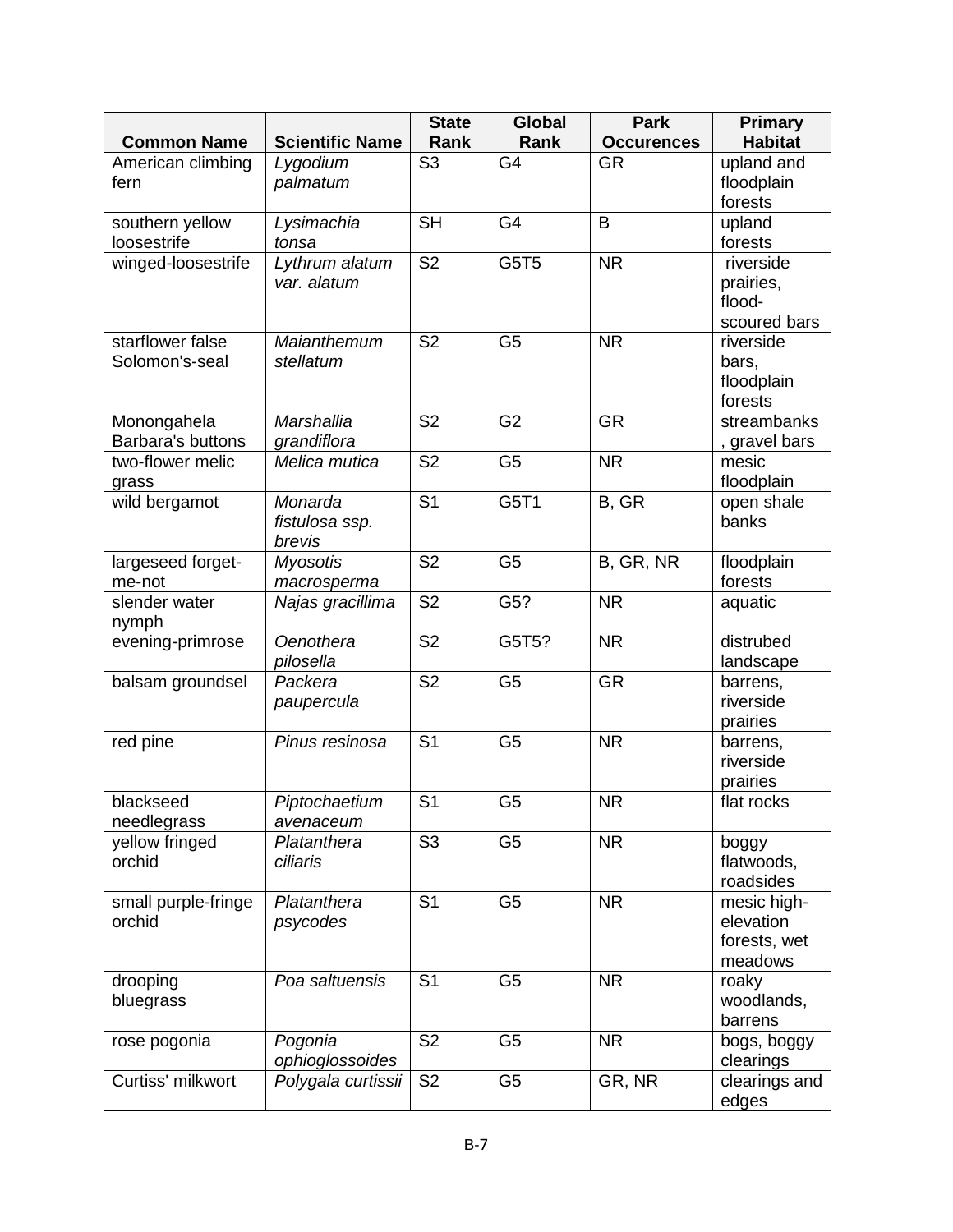| <b>Common Name</b>         | <b>Scientific Name</b>                                    | <b>State</b>             | <b>Global</b>  | <b>Park</b>       | <b>Primary</b>                          |
|----------------------------|-----------------------------------------------------------|--------------------------|----------------|-------------------|-----------------------------------------|
|                            |                                                           | Rank                     | Rank           | <b>Occurences</b> | <b>Habitat</b>                          |
| water smartweed            | Polygonum<br>amphibium var.<br>emersum                    | <b>S2S3</b>              | G5T5           | <b>NR</b>         | aquatic or<br>waterlogged<br>soils      |
| Allegheny plum             | <b>Prunus</b><br>alleghaniensis<br>var.<br>alleghaniensis | $\overline{\mathsf{S}3}$ | G4T4           | B                 | shale<br>barrens                        |
| eastern<br>sandcherry      | Prunus pumila<br>var. depressa                            | S <sub>1</sub>           | <b>G5T5</b>    | <b>GR</b>         | river scoured<br>meadows                |
| Loomis' mountain-<br>mint  | Pycnanthemum<br>loomisii                                  | S <sub>2</sub>           | G4?            | <b>NR</b>         | flooplain<br>woods                      |
| Torrey's mountain-<br>mint | Pycnanthemum<br>torrei                                    | S <sub>1</sub>           | G <sub>2</sub> | <b>NR</b>         | flat rocks                              |
| Pennsylvania<br>buttercup  | Ranunculus<br>pensylvanicus                               | $\overline{S1}$          | G <sub>5</sub> | <b>NR</b>         | stream<br>banks, wet<br>clearings       |
| low spearwort              | Ranunculus<br>pusillus var.<br>pusillus                   | S <sub>1</sub>           | G5T4?          | <b>NR</b>         | flat rock wet<br>areas                  |
| globe<br>beaksedge/rush    | Rhynchospora<br>recognita                                 | S <sub>2</sub>           | G5?            | GR, NR            | wet<br>meadows,<br>bogs                 |
| prickly currant            | <b>Ribes lacustre</b>                                     | $\overline{\mathsf{S2}}$ | G <sub>5</sub> | B                 | rock<br>outcrops and<br>forests         |
| Smooth rose                | Rosa blanda<br>var. blanda                                | S <sub>2</sub>           | G <sub>5</sub> | <b>GR</b>         | roadsides                               |
| orange coneflower          | Rudbeckia<br>fulgida var.<br>fulgida                      | $\overline{\mathsf{S2}}$ | G5T4?          | <b>GR</b>         | barrens,<br>clearings<br>meadows        |
| shining willow             | Salix lucida ssp<br>Lucida                                | S <sub>1</sub>           | G5T5           | <b>NR</b>         | montane<br>alluvial<br>bottom           |
| Carey saxifrage            | Saxifraga<br>careyana                                     | S <sub>3</sub>           | G <sub>3</sub> | <b>NR</b>         | wet meadow,<br>mountains                |
| weakstalk bulrush          | Schoenoplectus<br>purshianus                              | S <sub>3</sub>           | G4G5           | <b>NR</b>         | sandy<br>rivershores,<br>wet<br>meadows |
| smooth rock<br>skullcap    | Scutellaria<br>saxatilis                                  | S <sub>2</sub>           | G <sub>3</sub> | B, NR             | moist rocky<br>woods                    |
| Virginia cress             | Sibara virginica                                          | S2?                      | G <sub>5</sub> | <b>NR</b>         | distrubed<br>areas                      |
| Virginia mallow            | Sida<br>hermaphrodita                                     | S <sub>2</sub>           | G <sub>3</sub> | <b>NR</b>         | road<br>openings                        |
| snowy campion              | Silene nivea                                              | S <sub>1</sub>           | G <sub>4</sub> | <b>NR</b>         | flood-<br>scoured<br>riverbanks         |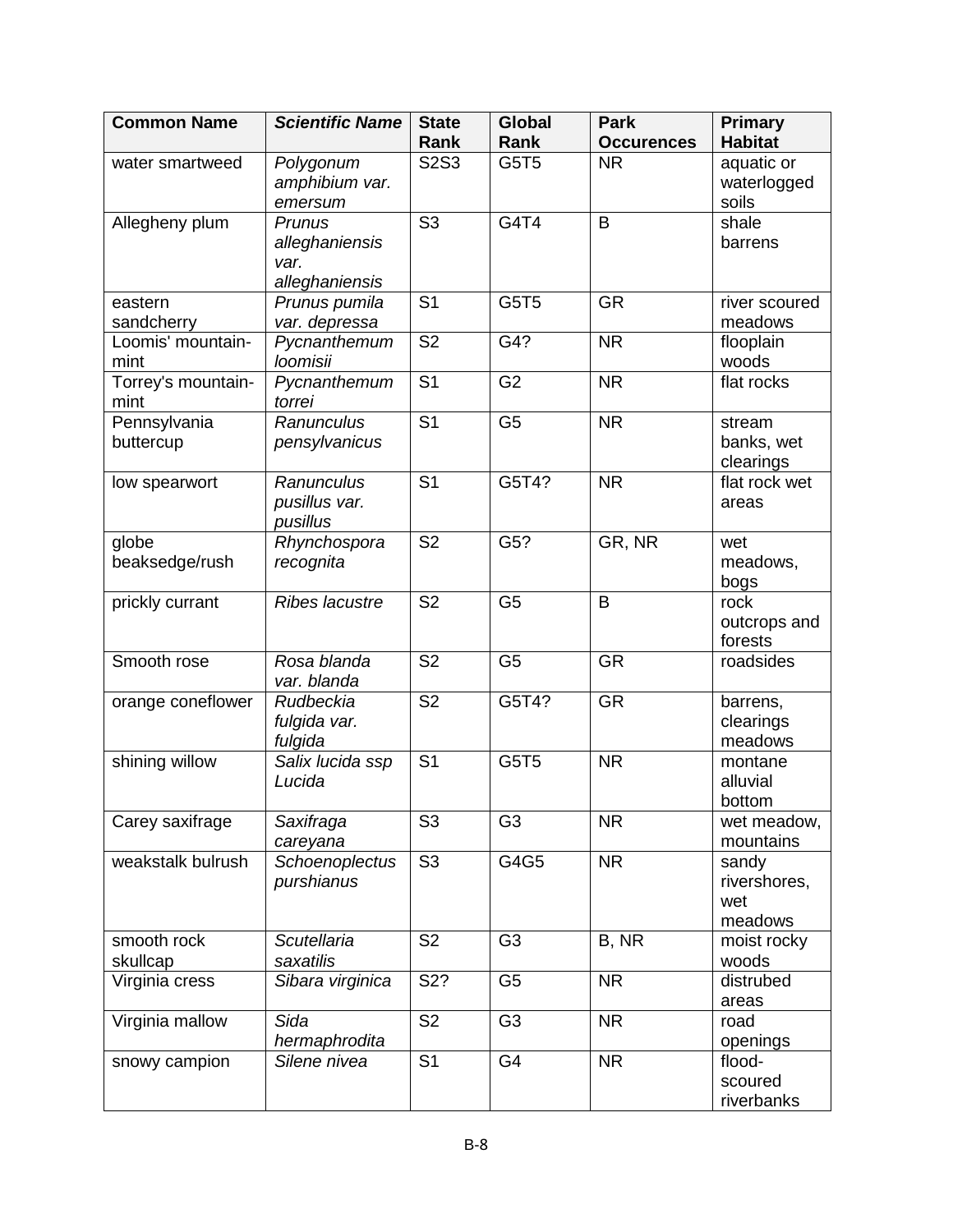|                                 |                             | <b>State</b>   | <b>Global</b>  | <b>Park</b>       | <b>Primary</b>           |
|---------------------------------|-----------------------------|----------------|----------------|-------------------|--------------------------|
| <b>Common Name</b>              | <b>Scientific Name</b>      | Rank           | Rank           | <b>Occurences</b> | <b>Habitat</b>           |
| Virginia cup-plant              | Silphium                    | S <sub>1</sub> | G5T3T4         | <b>NR</b>         | floodplain               |
|                                 | perfoliatum var.            |                |                |                   | forests                  |
|                                 | connatum                    |                |                |                   |                          |
| Rand's goldenrod                | Solidago                    | S <sub>2</sub> | G5T3?          | GR, NR            | river shore              |
|                                 | simplex ssp.                |                |                |                   | outcrops                 |
|                                 | randii var.                 |                |                |                   |                          |
|                                 | racemosa                    |                |                |                   |                          |
| Virginia                        | Spiraea                     | S <sub>1</sub> | G <sub>2</sub> | B, GR             | rocky                    |
| meadowsweet                     | virginiana                  |                | G <sub>5</sub> | <b>GR</b>         | riverbank                |
| shining ladies'-                | <b>Spiranthes</b><br>lucida | <b>S1S2</b>    |                |                   | moist open<br>riverbanks |
| tresses<br>oval ladies'-tresses | <b>Spiranthes</b>           | S <sub>1</sub> | G5?T4?         | <b>NR</b>         | floodplain               |
|                                 | ovalis var.                 |                |                |                   | forests                  |
|                                 | erostellata                 |                |                |                   |                          |
| little ladies'-tresses          | <b>Spiranthes</b>           | S <sub>3</sub> | G <sub>5</sub> | <b>NR</b>         | dry open                 |
|                                 | tuberosa                    |                |                |                   | forests                  |
| spring ladies'-                 | <b>Spiranthes</b>           | S <sub>3</sub> | G <sub>5</sub> | <b>GR</b>         | meadows,                 |
| tresses                         | vernalis                    |                |                |                   | roadsides                |
| rough dropseed                  | Sporobolus                  | S <sub>1</sub> | G <sub>5</sub> | <b>NR</b>         | flat rocks               |
|                                 | clandestinus                |                |                |                   |                          |
| heartleaf                       | Stachys nuttallii           | S <sub>3</sub> | G5?            | B, GR, NR         | flat rocks               |
| hedgenettle/                    |                             |                |                |                   |                          |
| Nuttall's hedge-                |                             |                |                |                   |                          |
| nettle                          |                             |                |                |                   |                          |
| smooth                          | <b>Stachys</b>              | S <sub>3</sub> | G <sub>5</sub> | B, NR             | floodplain               |
| hedgenettle                     | tenuifolia                  |                |                |                   | forests                  |
| smooth blue aster               | Symphyotrichum              | S <sub>2</sub> | G5T4           | <b>GR</b>         | steep slopes,            |
|                                 | laeve var.                  |                |                |                   | shale                    |
|                                 | concinnum                   |                |                |                   | barrens                  |
| Canada yew                      | <b>Taxus</b>                | <b>S2S3</b>    | G <sub>5</sub> | B                 | cliffs, rocky            |
|                                 | canadensis                  | S <sub>2</sub> | G <sub>4</sub> |                   | forests                  |
| mountain meadow-                | Thalictrum                  |                |                | GR, NR            | rocky stream             |
| rue                             | clavatum                    |                |                |                   | banks; wet<br>cliffs     |
| White cedar                     | Thuja                       | S <sub>2</sub> | G <sub>5</sub> | B                 | cliffs/old               |
|                                 | occidentalis                |                |                |                   | riverbed                 |
| buffalo clover                  | <b>Trifolium</b>            | S <sub>1</sub> | G3G4           | B                 | disturbed                |
|                                 | reflexum                    |                |                |                   | woodlands                |
| nodding pogonia                 | Triphora                    | S <sub>2</sub> | G <sub>4</sub> | <b>NR</b>         | floodplain               |
|                                 | trianthophora               |                |                |                   | forests                  |
| Nannyberry                      | <b>Viburnum</b>             | S1S2           | G <sub>5</sub> | <b>GR</b>         | streambanks              |
|                                 | lentago                     |                |                |                   |                          |
| downy arrowwood                 | <b>Viburnum</b>             | S <sub>2</sub> | G <sub>5</sub> | B                 | dry slopes               |
|                                 | rafinesquianum              |                |                |                   |                          |
| rusty blackhaw                  | <b>Viburnum</b>             | S <sub>1</sub> | G <sub>5</sub> | B, NR             | dry forest               |
|                                 | rufidulum                   |                |                |                   |                          |
| Appalachian violet              | Viola                       | S <sub>3</sub> | G <sub>3</sub> | <b>GR</b>         | barrens and              |
|                                 | appalachiensis              |                |                |                   | forests                  |